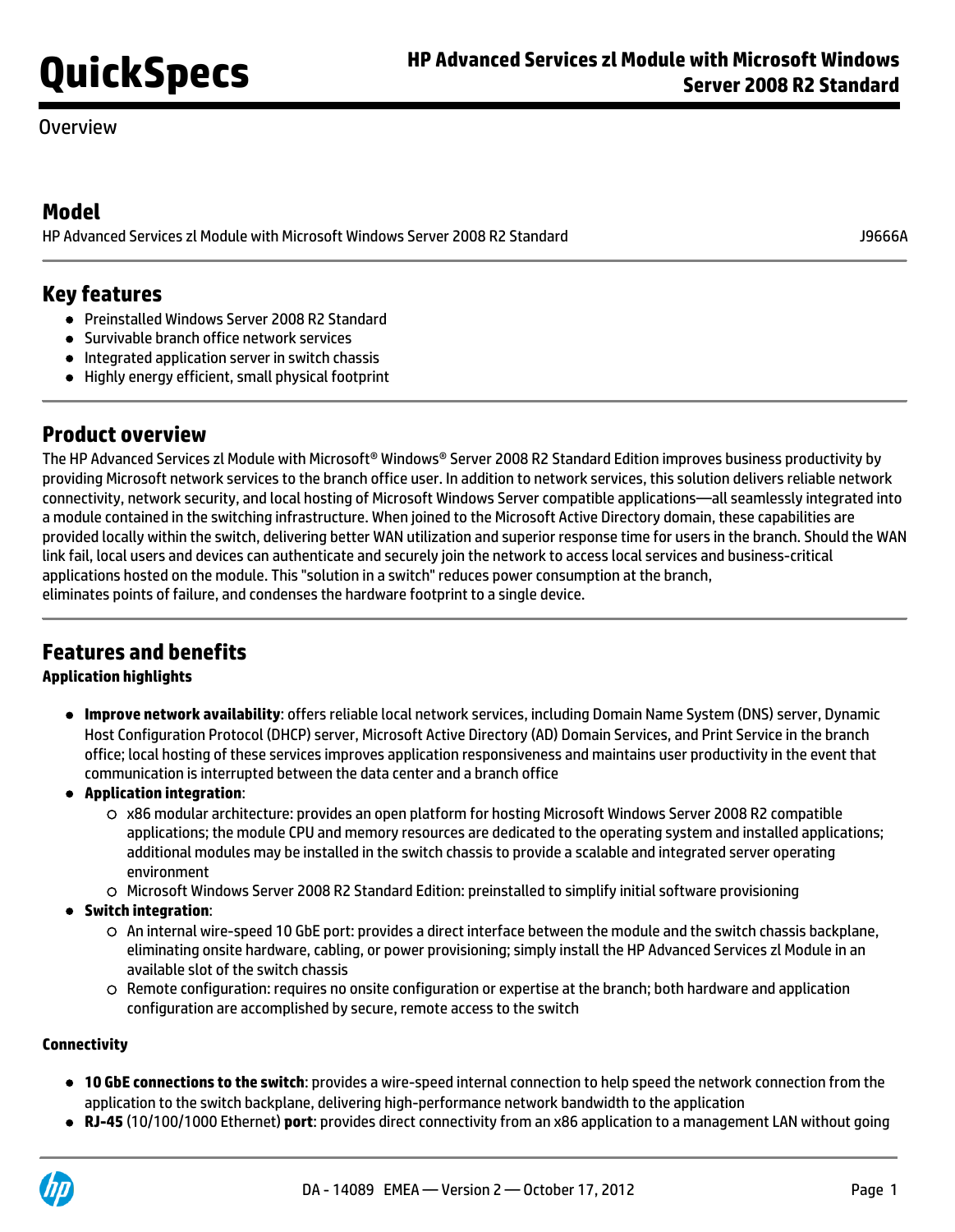### **Overview**

through the switch

**USB port**: one external USB 2.0 port provides an interface for a USB flash drive

#### **Performance**

- **High-performance processor system**: Intel® Core™ 2 Duo Processor T9400 with 2.53 GHz and 4 MB cache provides a highperformance compute environment in a small footprint using a single switch slot
- **Memory subsystem**: 4 GB of DDR3-800 dual-channel memory provides for quick application performance
- **Disk drive**: 250 GB SATA II 7200 rpm hard disk drive

#### **Resiliency and high availability**

**Redundant power supplies**: services module has the same level of power supply redundancy as the switch in which it is installed

#### **Manageability**

- **Console port**: application console is available as a pass-through to the switch console function
- **Front panel RJ-45 management port**: provides direct access to the application user interface and configuration

#### **Ease of use**

**Locator LED** (module): allows users to set the locator LED on a specific module to either turn on, blink, or turn off; simplifies troubleshooting by making it easy to locate a specific module among other identical or similar modules

#### **Warranty and support**

- **Warranty**: lifetime warranty for as long as you own the product with next-business-day advance replacement (available in most countries), with the exception of the hard disk, which has a 5-year warranty
- **Electronic and telephone support**: limited electronic and telephone support is available from HP; to reach our support centers, refer to **[www.hp.com/networking/contact-support](http://www.hp.com/networking/contact-support)**; for details on the duration of support provided with your product purchase, refer to **[www.hp.com/networking/warrantysummary](http://www.hp.com/networking/warrantysummary)**

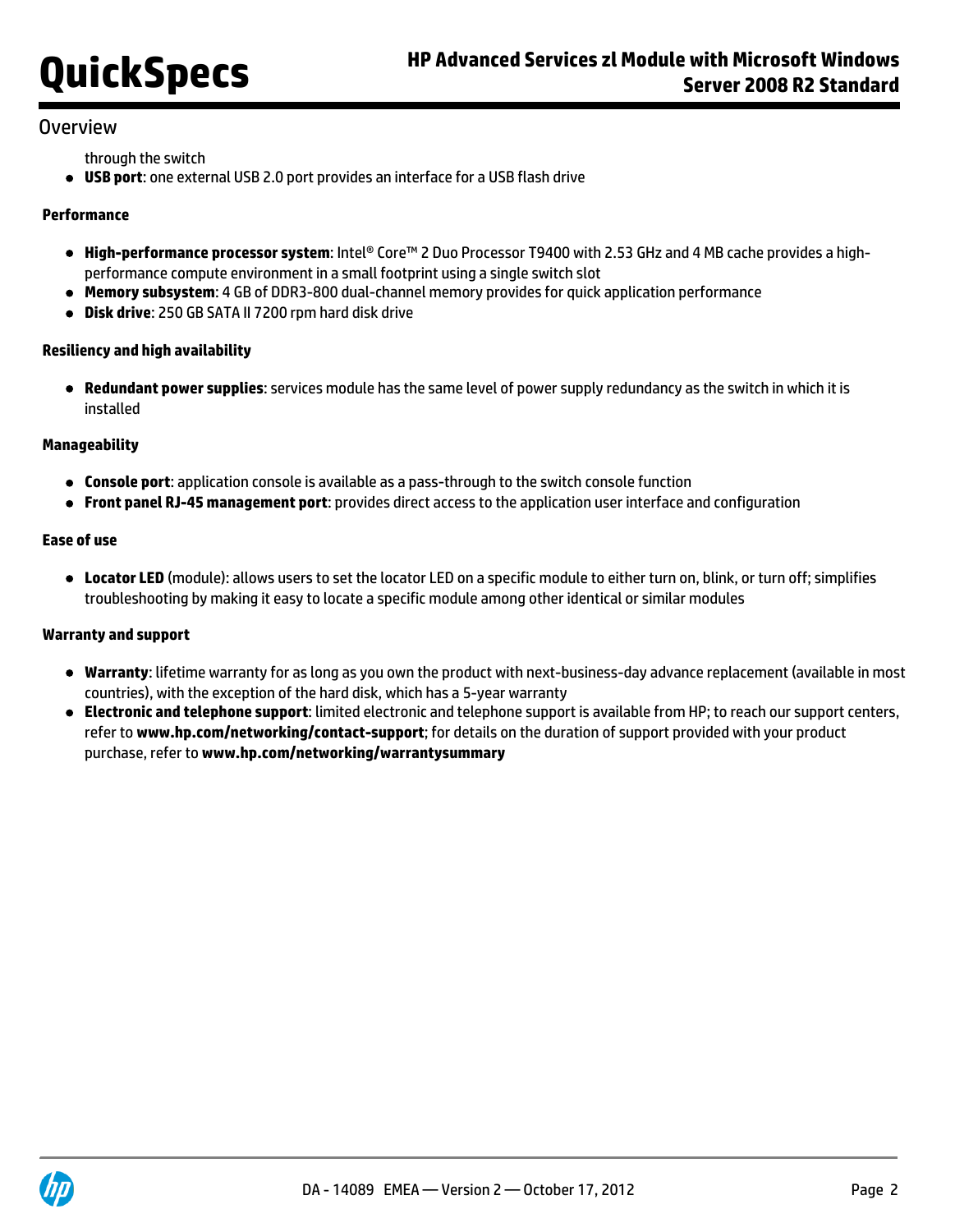# Technical Specifications

| <b>HP Advanced Services zl</b><br><b>Module with Microsoft</b> | <b>Physical characteristics</b>   | <b>Dimensions</b>                                                                                                                                                                                                                                                                                                                                                                                                                                                                                                                                                                                                                                                                                                                                                                                  | $9.75(w) \times 8.13(d) \times 1.75(h)$ in (24.77 x 20.65 x 4.45)<br>cm)                                                                                                                                                                                                                                                                             |
|----------------------------------------------------------------|-----------------------------------|----------------------------------------------------------------------------------------------------------------------------------------------------------------------------------------------------------------------------------------------------------------------------------------------------------------------------------------------------------------------------------------------------------------------------------------------------------------------------------------------------------------------------------------------------------------------------------------------------------------------------------------------------------------------------------------------------------------------------------------------------------------------------------------------------|------------------------------------------------------------------------------------------------------------------------------------------------------------------------------------------------------------------------------------------------------------------------------------------------------------------------------------------------------|
| <b>Windows Server 2008 R2</b>                                  |                                   | Weight                                                                                                                                                                                                                                                                                                                                                                                                                                                                                                                                                                                                                                                                                                                                                                                             | 3.31 lb (1.5 kg)                                                                                                                                                                                                                                                                                                                                     |
| <b>Standard Edition (J9666A)</b>                               | <b>Environment</b>                | <b>Operating temperature</b>                                                                                                                                                                                                                                                                                                                                                                                                                                                                                                                                                                                                                                                                                                                                                                       | 32°F to 122°F (0°C to 50°C); important: see note<br>for 50°C temperature specification                                                                                                                                                                                                                                                               |
|                                                                |                                   | <b>Operating relative</b><br>humidity                                                                                                                                                                                                                                                                                                                                                                                                                                                                                                                                                                                                                                                                                                                                                              | 15% to 90% @ 122°F (50°C), noncondensing                                                                                                                                                                                                                                                                                                             |
|                                                                |                                   | <b>Nonoperating/Storage</b><br>temperature                                                                                                                                                                                                                                                                                                                                                                                                                                                                                                                                                                                                                                                                                                                                                         | 14°F to 149°F (-10°C to 65°C)                                                                                                                                                                                                                                                                                                                        |
|                                                                |                                   | <b>Nonoperating/Storage</b><br>relative humidity                                                                                                                                                                                                                                                                                                                                                                                                                                                                                                                                                                                                                                                                                                                                                   | 15% to 95% @ 149°F (65°C), noncondensing                                                                                                                                                                                                                                                                                                             |
|                                                                |                                   | <b>Altitude</b>                                                                                                                                                                                                                                                                                                                                                                                                                                                                                                                                                                                                                                                                                                                                                                                    | up to 10,000 ft (3 km)                                                                                                                                                                                                                                                                                                                               |
|                                                                | <b>Electrical characteristics</b> | Maximum heat<br>dissipation                                                                                                                                                                                                                                                                                                                                                                                                                                                                                                                                                                                                                                                                                                                                                                        | 140/266 BTU/hr (147.7/280.63 kJ/hr), connected                                                                                                                                                                                                                                                                                                       |
|                                                                |                                   | <b>Idle power</b>                                                                                                                                                                                                                                                                                                                                                                                                                                                                                                                                                                                                                                                                                                                                                                                  | 41W                                                                                                                                                                                                                                                                                                                                                  |
|                                                                |                                   | <b>Maximum power rating</b>                                                                                                                                                                                                                                                                                                                                                                                                                                                                                                                                                                                                                                                                                                                                                                        | 78W                                                                                                                                                                                                                                                                                                                                                  |
|                                                                |                                   | <b>Notes</b>                                                                                                                                                                                                                                                                                                                                                                                                                                                                                                                                                                                                                                                                                                                                                                                       | Idle power is the actual power consumption of the<br>device with no ports connected.<br>Maximum power rating and maximum heat<br>dissipation are the worst-case theoretical<br>maximum numbers provided for planning the<br>infrastructure with fully loaded PoE (if equipped),<br>100% traffic, all ports plugged in, and all modules<br>populated. |
|                                                                | <b>Management</b>                 | command-line interface                                                                                                                                                                                                                                                                                                                                                                                                                                                                                                                                                                                                                                                                                                                                                                             |                                                                                                                                                                                                                                                                                                                                                      |
|                                                                | <b>Notes</b>                      |                                                                                                                                                                                                                                                                                                                                                                                                                                                                                                                                                                                                                                                                                                                                                                                                    | Chassis module support and operating temperature specifications:                                                                                                                                                                                                                                                                                     |
|                                                                |                                   | • The 5400 zl and 8200 zl switch series can support up to four Advanced<br>Services zl Modules, except for the 8206 zl switch, which can support<br>up to two services modules.<br>• Switch operating temperature specifications of the 5400 zl switch<br>series when the Advanced Services zl Module is installed: 45°C when<br>any services module is installed in the<br>right side of the switch; 50°C when all services modules are installed in<br>the left side of the switch. Up to three services modules are supported<br>(all installed in the left side of the<br>switch) in the 5406 zl switch if a 50°C temperature specification is<br>chosen.<br>• The 45°C limit always applies to the 8200 zl series switches no matter<br>where the Advanced Services zl Modules are installed. |                                                                                                                                                                                                                                                                                                                                                      |
|                                                                | <b>Services</b>                   | 3-year, 4-hour onsite, 13x5 coverage for hardware (HS894E)<br>3-year, 4-hour onsite, 24x7 coverage for hardware (HS896E)<br>3-year, 4-hour onsite, 24x7 coverage for hardware, 24x7 SW phone support<br>and SW updates (HS898E)<br>3-year, 24x7 SW phone support, software updates (HS899E)<br>1-year, post-warranty, 4-hour onsite, 13x5 coverage for hardware (HS886E)                                                                                                                                                                                                                                                                                                                                                                                                                           |                                                                                                                                                                                                                                                                                                                                                      |